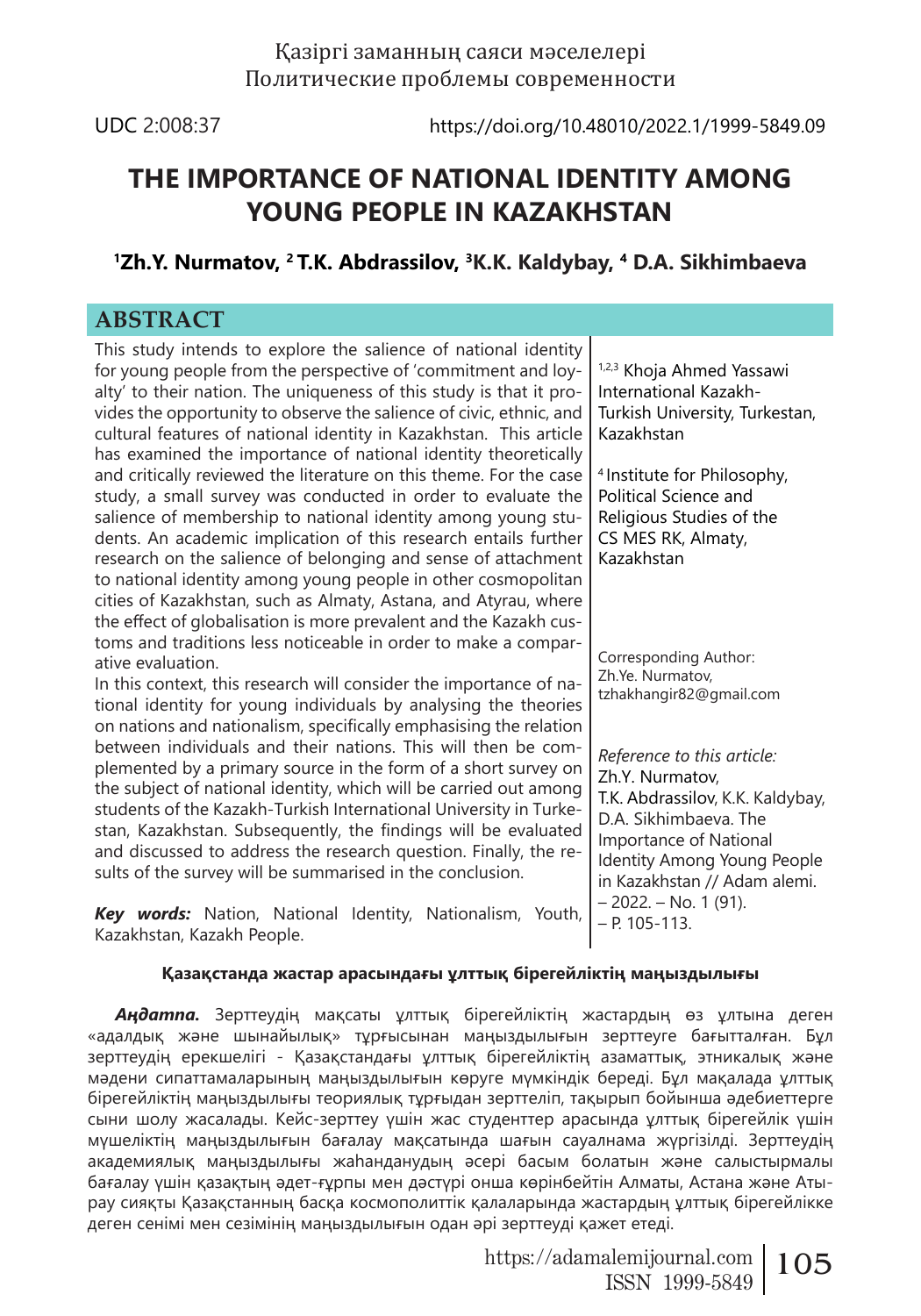Nurmatov Zh., Abdrassilov T., Kaldybay K., Sikhimbaeva D.

Зерттеу жұмысы адамдар мен олардың ұлттары арасындағы қатынастарға ерекше назар аудара отырып, ұлттар мен ұлтшылдық туралы теорияларды талдау арқылы ұлттық бірегейліктің жастар үшін маңыздылығын қарастырады. Сондай-ақ бұл зерттеу Қазақстанның Түркістан қаласындағы Қазақ-Түрік халықаралық университетінде студенттер арасында жүргізілген ұлттық бірегейлік туралы қысқаша сауалнама түрінде бастапқы дереккөзмен толықтырылады. Сауалнамадан алынған нәтижелерге талдау жасалып қорытындыда тұжырымдалады.

*Түйін сөздер:* ұлт, ұлттық бірегейлік, ұлтшылдық, жастар, Қазақстан, қазақ халқы.

#### **Важность национальной идентичности среди молодежи в Казахстане**

*Аннотация.* Это исследование направлено на изучение важности национальной идентичности для молодых людей с точки зрения «приверженности и лояльности» своей нации. Уникальность этого исследования заключается в том, что оно дает возможность увидеть значимость гражданских, этнических и культурных особенностей национальной идентичности в Казахстане. В этой статье теоретически исследована важность национальной идентичности и дан критический обзор литературы по этой теме. Для тематического исследования был проведен небольшой опрос, чтобы оценить значимость членства для национальной идентичности среди молодых студентов. Академическое значение этого исследования влечет за собой дальнейшие исследования значимости принадлежности и чувства привязанности к национальной идентичности среди молодых людей в других космополитических городах Казахстана, таких как Алматы, Астана и Атырау, где влияние глобализации более распространено и Казахские обычаи и традиции менее заметны для сравнительной оценки.

В этом контексте в данном исследовании будет рассмотрена важность национальной идентичности для молодых людей путем анализа теорий о нациях и национализме с особым упором на отношения между людьми и их нациями. Затем он будет дополнен первоисточником в виде краткого опроса на тему национальной идентичности, который будет проведен среди студентов Казахстанско-Турецкого международного университета в Туркестане, Казахстан. Впоследствии результаты будут оценены и обсуждены для решения вопроса исследования. В конце результаты опроса будут подведены в заключении.

*Ключевые слова:* Нация, национальная идентичность, национализм, молодежь, Казахстан, казахский народ.

## *Introduction*

While theoretical statements assert the significance of national identity in the lives of people in contemporary states, empirical research fails to provide compelling results to reveal the apathy or disregard of young Britons towards national identity [1, p. 323]. National identity and nationalism – as two distinct dimensions – are an integral part of an individual's acknowledgement of their membership to a nation. Being aware of one's own membership would allow understanding of one's place in the world. The young people of Kazakhstan will shape the country in the short term; they are the future of the country, and seek to understand who they are and endeavour to develop their own identity [2, p. 5] by searching for what defines their national identity. In this sense, studying the

106 АДАМ ӘЛЕМІ №1 (91) 2022, наурыз

salience of national identity and its perceptions, especially among young people in Kazakhstan, is of enormous importance. Despite fast-growing literature on national identity, the young or student-related context has been said to be somewhat lacking [2, p. 6]. Indeed, to the best of this author's knowledge, among the plethora of literature there has been found little empirical research conducted to evaluate national identity from the perspective of 'commitment and sense of belonging' among young people in Kazakhstan.

## *Theoretical Framework on the Concept of 'A Sense of Attachment' to National IDentity*

A significant amount of literature on nationalism suggests that national belonging is strong and durable. Both nationalists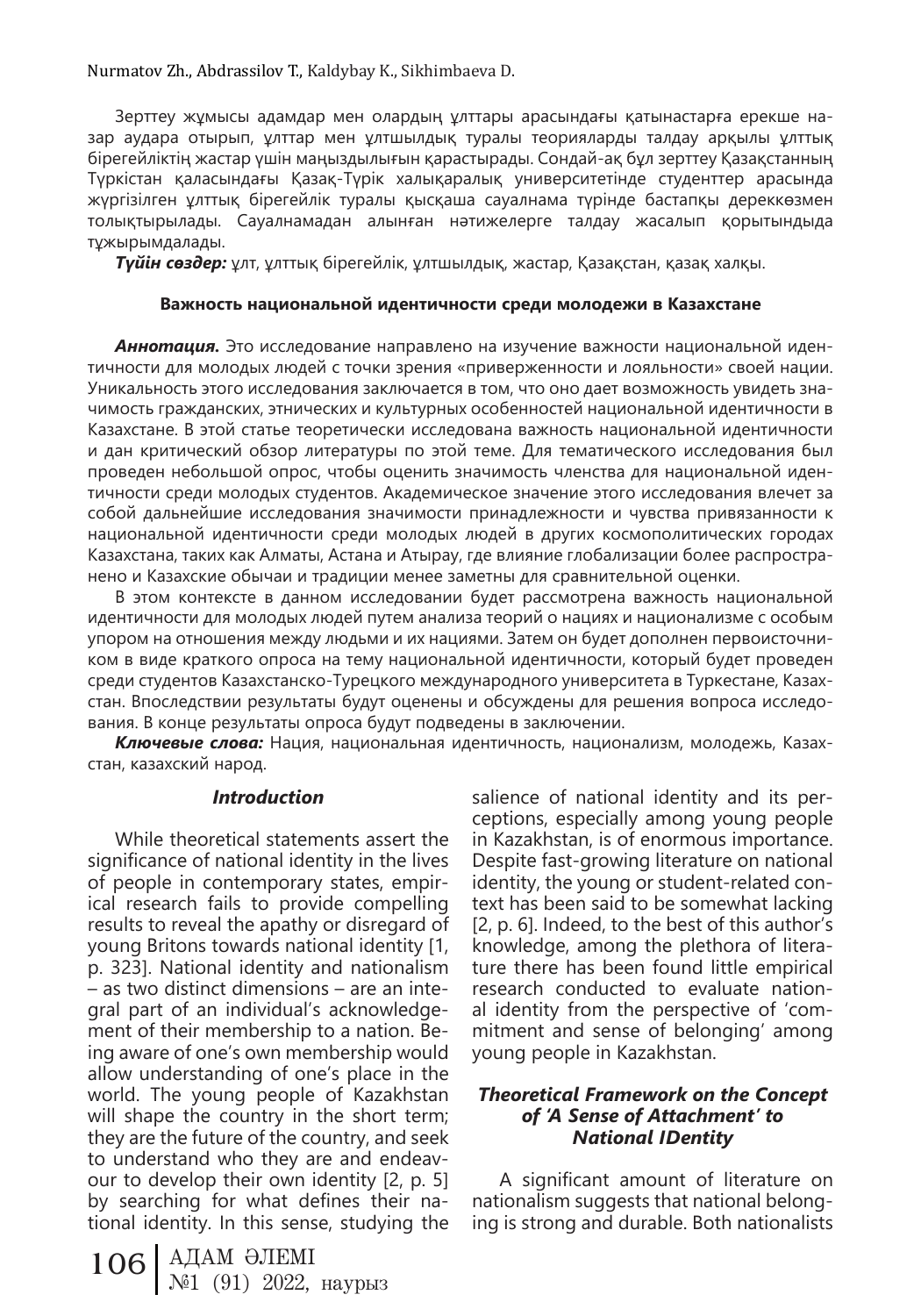and observers of nationalism see nations as natural societies that require the allegiance of their citizens by birth and communication [1, p. 325]. Connor [3, p. 375], referring to the sentiments of kinship engendered by the ethno-nationalist, claims that attachments and membership which are expressed in many respects as unthinking or irrational are filled with a strong feeling that individuals would be prepared to kill and/or to die for them, suggesting that the readiness of individuals to sacrifice their lives for nationalistic reasons could be considered as the crucial indicator of the seriousness of their attachment towards their imagined nation [4, p. 56]. Although most individuals find themselves to be members of living nation-states [5, p. 62], the majority of them do not demonstrate personal feelings or support to any political ideological movement that might be considered 'nationalist'. Nonetheless, the sense of national attachment can be observed from their speech and behaviour that implicitly refer to a national allegiance, but not to nationalism [6, p. 38], indicating the overt distinction between national identity and nationalism which is able to influence and form [7, p. 378] but cannot generate or produce a sense of allegiance. While Anthony Smith, who is an advocate of perennialist theory, suggests that a sense of commitment takes its root from historical and traditional identities, suggesting that a sense of commitment is closely related with historical identities. Modernist theorist Gellner [5, p. 63] undervalues the influence of ancestral ideologies and historical identities by arguing that nationalism, which is politically functional, is a by-product of cultural homogenisation in modern states. Moreover, he contends that the formation of nationhood as the cultural and political basis is realised through the allegiance to modern states. In other words, individuals must comprehend or be indoctrinated that they are representatives of a nation.

However, Smith [7, p. 380], contrary to

this claim, argues that most modern states have historical origins in *ethnie* that have generated a feeling of commitment and allegiance for hundreds of years prior to the emergence of modern nations. For example, historical memories, national symbols such as flags, anthems, popular heroes and unique customs, traditions that are shared by the individuals of a society, make a direct appeal to historical identity. His illustration portrays national identity as being capable of having a profound impact on the people, which remains important and powerful to explain the feeling of commitment that is strengthened by collective cultural values and identities. However, Fenton [1, p. 325] seems in disagreement with this claim by stating that this does not mean all these activities are enjoyed or regarded as supremely significant, as participation in these activities can be just mere routine and repetition. Attempting to find the answer to the question of the salience of belonging, Brubaker [8] argues that ethnic nationalisms generate strong feelings of commitment and loyalty. However, Fenton [1, p. 326] does not seem to be in agreement with this assertion, arguing that a distinct perception of nationhood can also be gained from civic nationalism, using France and the USA as an example. In order to elaborate further on the distinction between ethnic and civic identity, Tartakovsky (2010) maintains that there are two parts of attachment to a nation: instrumental, and symbolic (or sentimental). For Tartakowskyi, instrumental allegiance represents the degree of satisfaction of individuals with the manner by which the country operates, the effectiveness of its social, political, and economic structures, and the perceived potential of such structures to sustain instrumental benefits to the people of the nation and to fulfil their specific needs. Such needs are mainly economic, but the nation in particular, as it protects from external threats in the form of a state. The instrumental allegiance to the nation encourages people to engage

https://adamalemijournal.com | 107 ISSN 1999-5849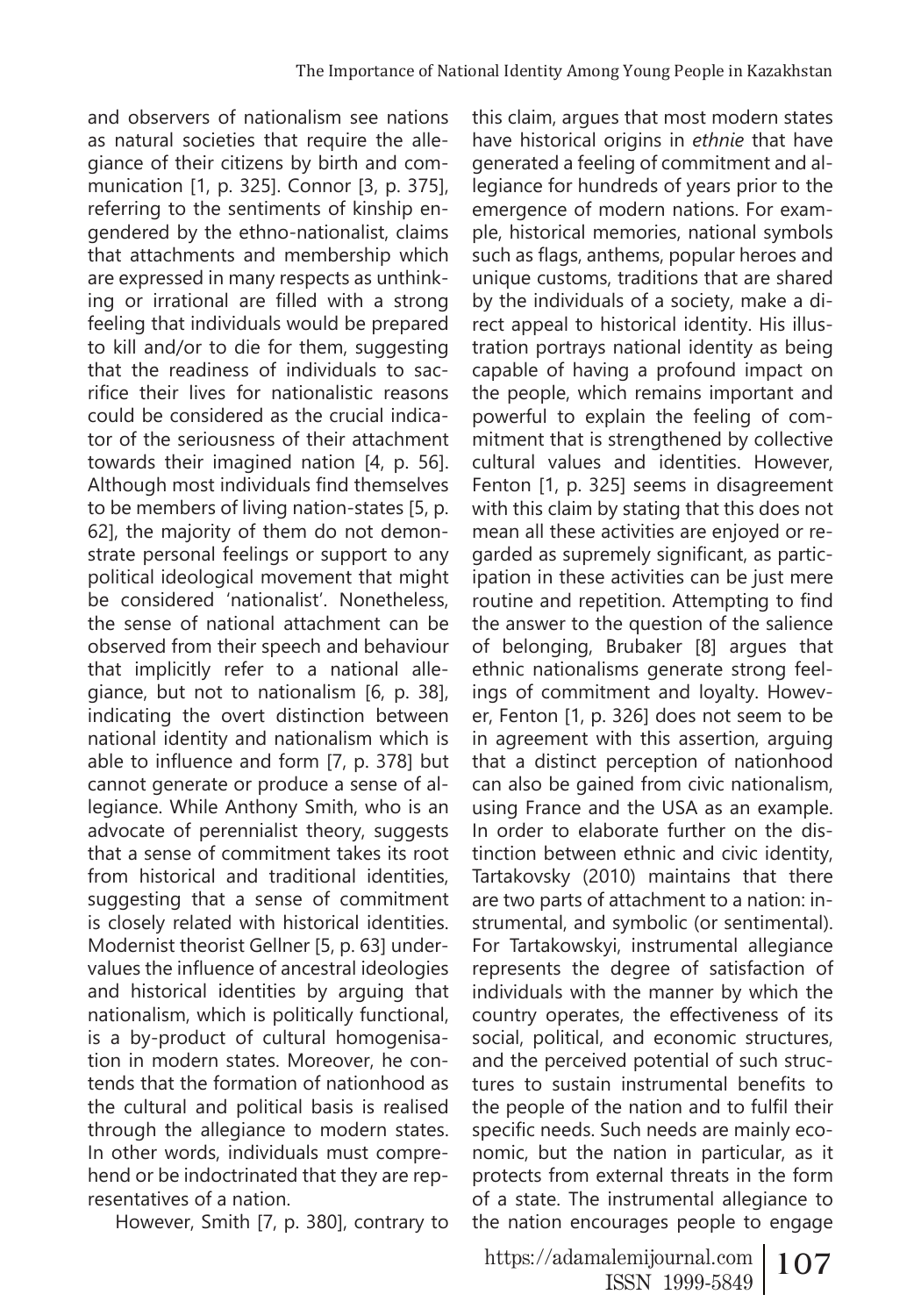in community associations, thereby improving their unique status within the system and fulfilling both the developmental and subsistence needs [9].

Calhoun follows the same line of argument, claiming that the love or feelings towards nations that civic nationalism preaches is required rather than demonstrated, suggesting that this perception of the nation focusses on the legal and territorial dimensions. In other words, in order to become a member of that nation, the commitment of individuals to the political and legal agenda is required. Further, Calhoun suggests that factors such as economic and political powers significantly echo the power that the states and overarching economic activity hold over individuals [10, p. 163]. It is certainly convincing that people acknowledge the role of the state as a political repository for their lives, as individuals become aware of the actions of the government by reading and hearing daily news that allows the connection to be established between the state and citizens. Even tax, insurance, health, and education policies have a certain impact on the daily lives of individuals that make people realise that living in that particular country is an important part of their lives, both socially and personally. Could all these activities such as taking wages, healthcare, and pensions generate the feeling of loyalty or sense of attachment to this country? Looking from the perspective of Symbolic approach or sentimental (primordial) attachment represents the need of individuals to belong, to affirm their identity and to improve their self-esteem by association with the nation. Identification with the nation allows the sharing of one's own personal values as well as being accepted by others who belong to the nation as well. In fact, the emotional attachment to the nation, articulated as an affinity with the nation, gives people a sense of importance and meaning in life, safeguarding them from existential anxieties. This is supported by Tamir [11, p. 15] who reinforces this point of view by explaining

108 АДАМ ӘЛЕМІ №1 (91) 2022, наурыз

civic and ethnic nationalism by alluding to the arguments of Hans Kohn, who claimed that civic nationalism that is based on the liberal and rational way of thinking requires respect towards the freedom of people and human rights, whereas ethnic nationalism is a mystic, religious and ethno-nationalistic approach founded on tribal feelings. Kohn concludes by stating that civic nationalism is a modern political occurrence intended to promote the personal identity that is typical of liberal-minded Western states; in contrast, ethnic nationalism is predicated on language, folk culture, and ethnicity, and thus is emotional and driven by kinship and attachment. However, in contrast to the arguments of both the ethnic and civic approach in addressing the question, Calhoun asserts that the current ideas of nation are connected closely with the modern ideology of the individual, opposing the notion that a nation is a constant pre-national or sub-national society. His argument demonstrates the contradictory stance both to the ethnic and civic explanation about the origins of the sense of belonging, suggesting that the relationship between nation and individual is constructed directly – meaning there is no need for the involvement of cultural and historical identities. Further, he maintains that belonging to nation can be realised without being a member of any other communities or groups. This is supported by Geertz [12, p. 235] and Simons, who both claim that national membership – particularly in democratic politics – requires the separation of individuals from local and sub-state societies, as enclosure within local and sub-state communities poses a menace both to the nationhood and democracy. Thus, Greenfield and Chirot conclude by claiming that national identity establishes the basis of identity – in other words, the identity which is assumed to be the core of the individual – suggesting that the emotional strength of a national identity is not based on ethnicity and culture but rather a consequence of the direct link between the nation and individual. In an individualistic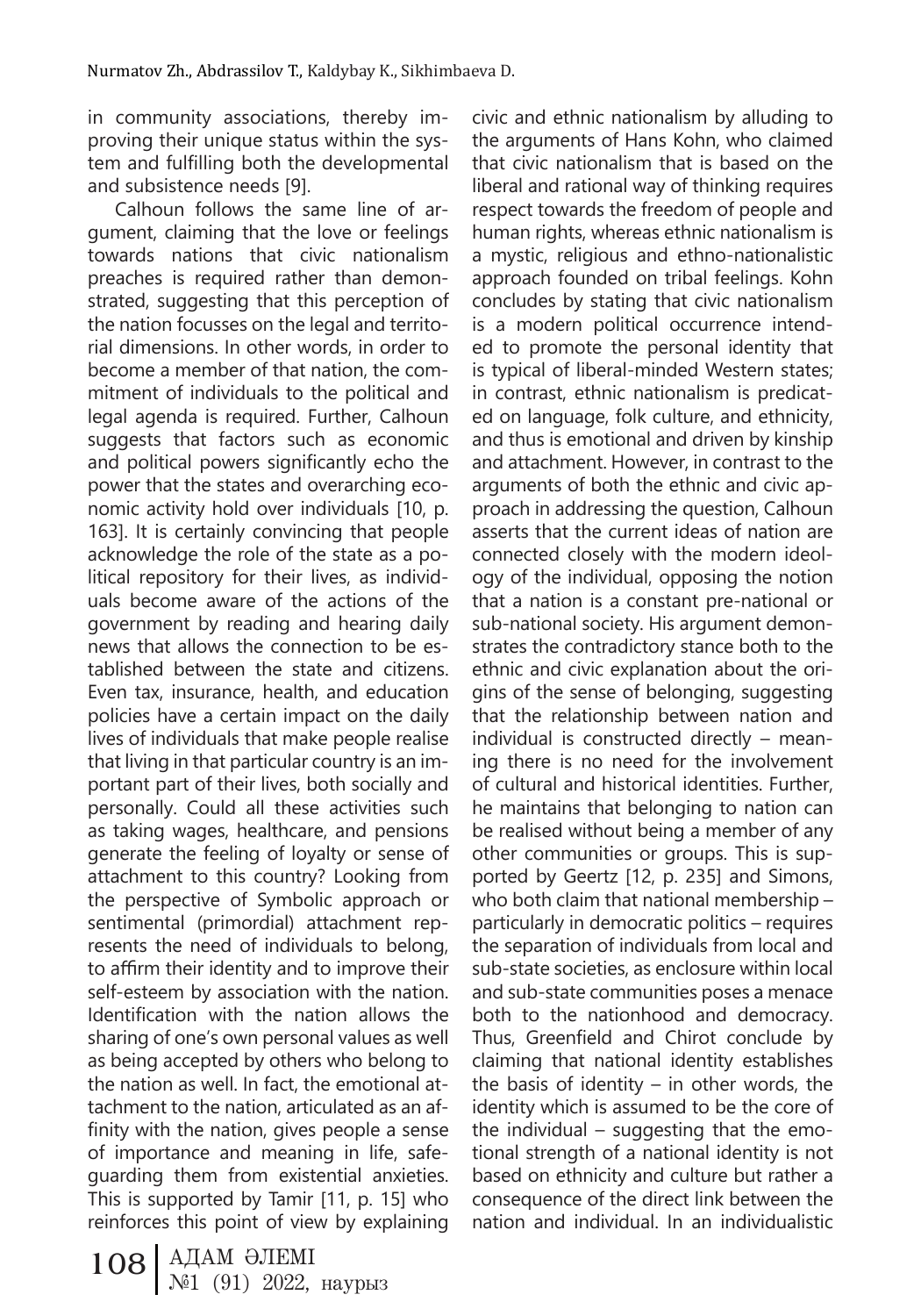society, modern nation states appeal directly to the individual. Therefore, there is no need for the individual to negotiate with community, class, family, or area in order to be a member of the nation, and an individual's nationality should be perceived as one of their characteristics [10, p. 164].

To this end, despite the plethora of accounts and arguments of the postmodernist approach regarding the salience of national identity for the individuals, there is no clear suggestion meaning each theory can fit appropriately to the space and time differently depending on the culture and mentality of the community and the individuals within it.

## *Data Collection Methodology and Sample*

This study aims to examine the salience of attachment to national identity of young Kazakhs by applying the quantitative method, which, according to Creswell [13, p. 26], is utilised for an initial and preliminary research as it focuses on the statistics and numbers that provide a view of social reality. A survey was designed and administered using the website https://my.survio.com as a tool. This small research survey was conducted among students of Khoja Akhmet Yassawi International Kazakh-Turkish University, Turkistan, Kazakhstan. Gratitude and appreciation are extended to the students of the University who took part in the survey for their substantial input towards this important research. The questionnaire was administered to 52 students from various ethnic groups, however most were Kazakh students who accounted for almost 62%, followed by Uzbek students who made up 26% of the sample (see Figure 3). The study included participants of both sexes (see Figure 1): 62% were female and 38% male; and 98% were aged between 18-29, 2% between 30-45, 2% between 46-60 years old (see Figure 2). The participants' nationality/ethnicity was recognised as 62% Kazakh, 26% Uzbek residents of Kazakhstan, 10% Turkmen, and 2% Turk (see Figure 3). The author of this article believes that the findings of this study provide reliable data exploring a hypothesis corresponding to research results regarding commitment, as conducted by Sharipova [2, p. 6].













https://adamalemijournal.com | 109 ISSN 1999-5849 **Figure 3 -** Nationalities of participants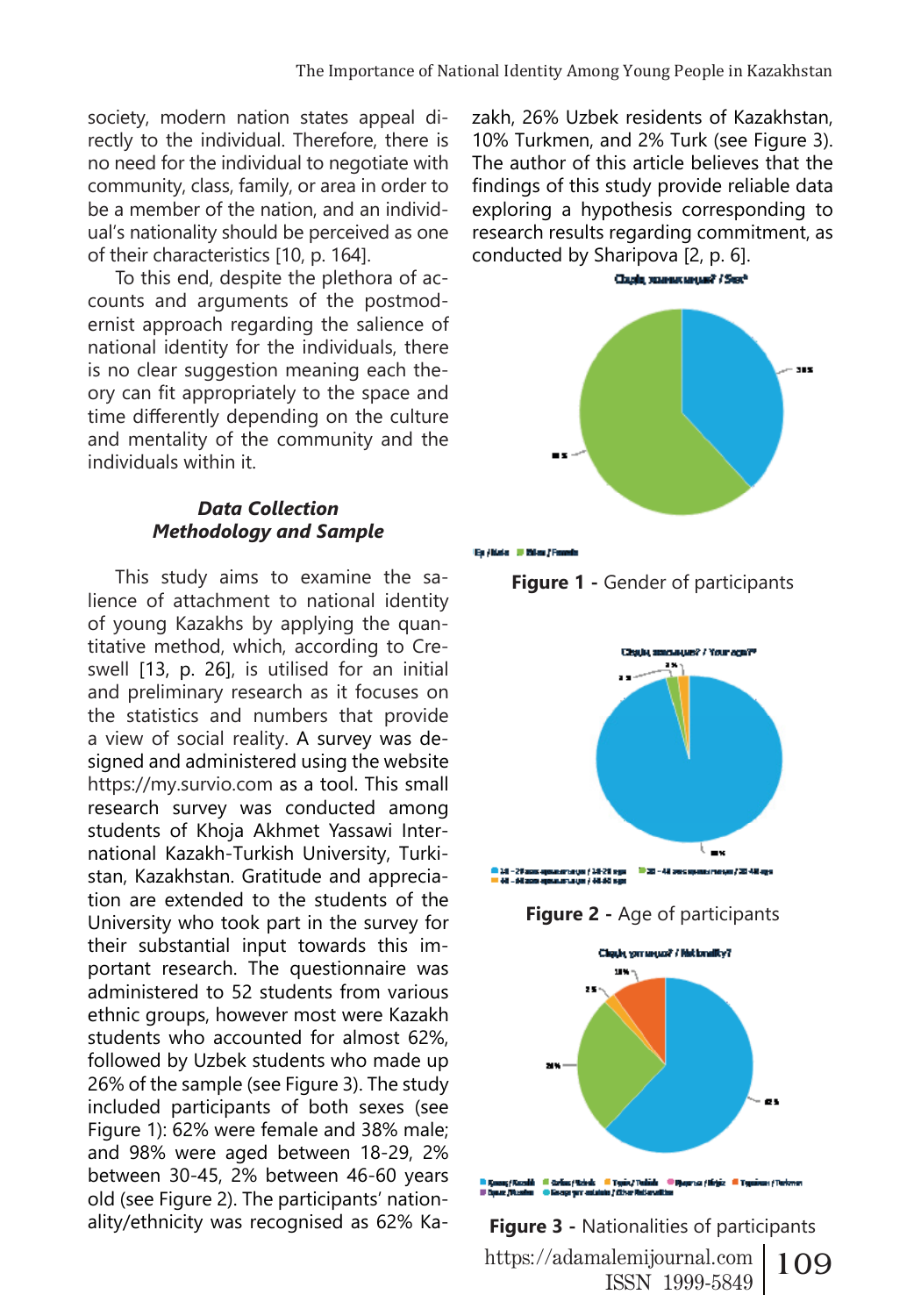# *The Questionnaire*

Before commencing the survey, a lecture relevant to the topic of national identity and nationalism was delivered to the students so that they fully comprehended the topic. Then, the questions were presented to students which were multiple choice questions instead of five-point Likert scale type questions, so that they were as straightforward as possible for students. Students responded to each question by selecting one of the answers presented to them. The aim of this research was to identify the significance of national identity for the young Kazakh students, especially in terms of the 'sense of belonging', and therefore several commitment-related questions were highlighted in the questionnaire. The following questions were asked:

1. 'Is national identity important in your life?'

2. 'Are you proud of your nationality?'

3. 'Which of these identities would you accept first?'

4. 'Is it important to belong to one nation state?'

# *Analysis and discussion of Findings*

The aim of this article is to identify the salience of national identity for young people in Kazakhstan and this will be measured using three important categories. The first is unintended disregard ('don't know, never think about it') and indifference ('it's not that important'); the second is a more explicit indifference and even anti-nationalist attitude ('I hate nationalism', 'I'm just me, anyway'); and a third type of indifference is prioritising the wider identity over national identity ('a citizen of the world'). As this survey was conducted in a province where most of the citizens living there are Muslims, it was anticipated that the majority of the respondents would choose option d) *'yes it is important',* as Sharipova [2, p. 6] maintains that with an increase of religiosity, the sense of allegiance to one's nations rise. However, 50% answered *'yes it is important'* (see Figure

110 | АДАМ ӘЛЕМІ<br>
№1 (91) 2022, наурыз

4), and the rest (36%, 10%, and 4%) fit with first category of 'unintended disregard'. This suggests that the sense of attachment and intensity of commitment among young people is still not salient, reflecting the indifference towards national identity through the category of overt disregard. This finding concurs with the hypothesis of Sharipova [2, p. 5], whose survey found that Kazakhstani identity has not been internalised by young people and remains unshaped. With regards to identifying the feeling of taking pride in one's nationality, 76% answered that they are proud of their nationality which is the highest demonstration, yet opposing the previous answer *'yes it is important'*, illustrating a contradiction in answering the questions even though both bear the same meaning despite their difference in expression. This shows that when asked about patriotism, young people answered that they felt proud of their allegiance to their nation inherent by birth and socialisation [1, p. 325], which can be assumed as taken for granted. As for their selection among the identities, 56% chose family identity (Figure 6), the identity that is based on the kinship and blood relations that are innate to 'Kazakhness'. Here, identity is linked with historical identities, and according to Fenton [1, p. 325], a sense of belonging is not stable and fixed which means it could change depending on the circumstances. For example, Liebkind [14] contends that individuals have a variety of identities such as family, nationality, gender, and professional identities, and the significance of these identities change over time no matter whether they complement or conflict with each other; this means during severe trials, one identity comes out as the most prominent, overshadowing the other identities. For example, when there is a cross-cultural conflict, the nation-state identity stands out, but if something bad happens to the family or children get sick, family identity comes to the fore.

Moving on to the question of attachment to one nation-state, 68% of respondents chose the importance of belonging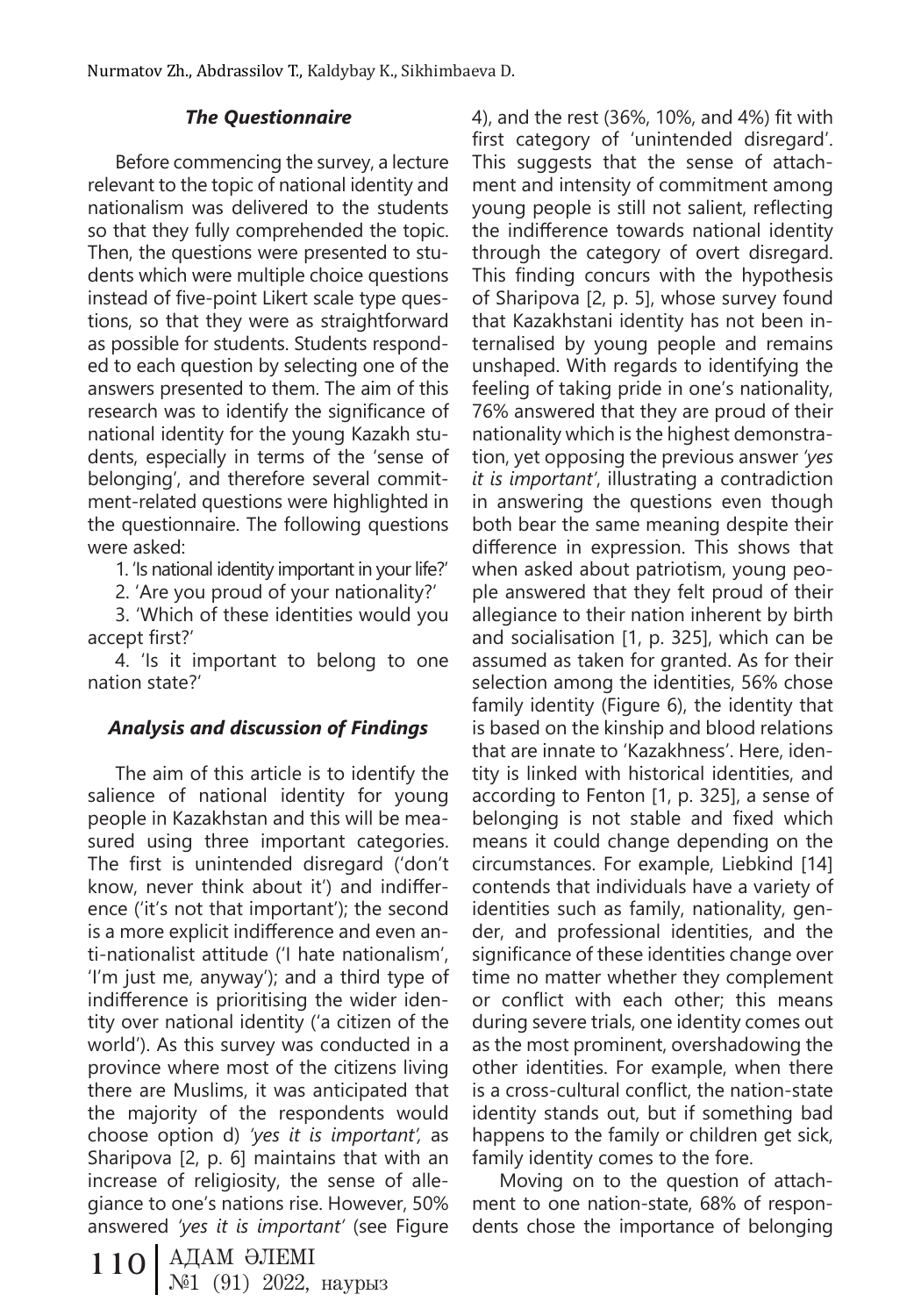to one nation which suggests that when the culture and history of the nation were mentioned, people unwittingly placed high importance on national identity. Again, this is indicative to the theory of Smith [7, p. 380] who posits that Kazaks link their identity with ancestral ideology and identity. Overall, the results do not correspond with the findings of Sharipova [1, p. 7] who conducted research among young people in 14 regions of Kazakhstan, with the aim of exploring the importance of national identity. Her empirical research revealed that enthusiasm or patriotism toward nations was very weak, suggesting indifference towards national identity by unintended apathy categories '*do not know, never think about it'*.

Although the research found indifference and disregard towards national identity among the young students, the overall results reveal that young students become more enthusiastic and interested when traditional values are mentioned. This has become evident from Figure 7, where 68% respondents chose the answer '*belonging to the nation*' due to the identification with culture and history. The responses chosen and illustrated in Figures 5, 6 and 7 regarding national identity support the hypothesis or assumptions of indifference towards national identity through the categories of unintended disregard and explicit indifference. Again, this may highlight the impact of globalisation and modernisation along with consumerism and individualism on the mentality of the young people of Kazakhstan.



**Figure 4 -** Importance of national identity







<mark>. Danya (Farally) da</mark><br>Abungsa iku camath Kedari meur memen salasaar Menga elle

## **Figure 6 - Choosing one identity over** others



# to one nation state

## *Conclusion*

This article has examined the importance of national identity theoretically and

https://adamalemijournal.com | 111 ISSN 1999-5849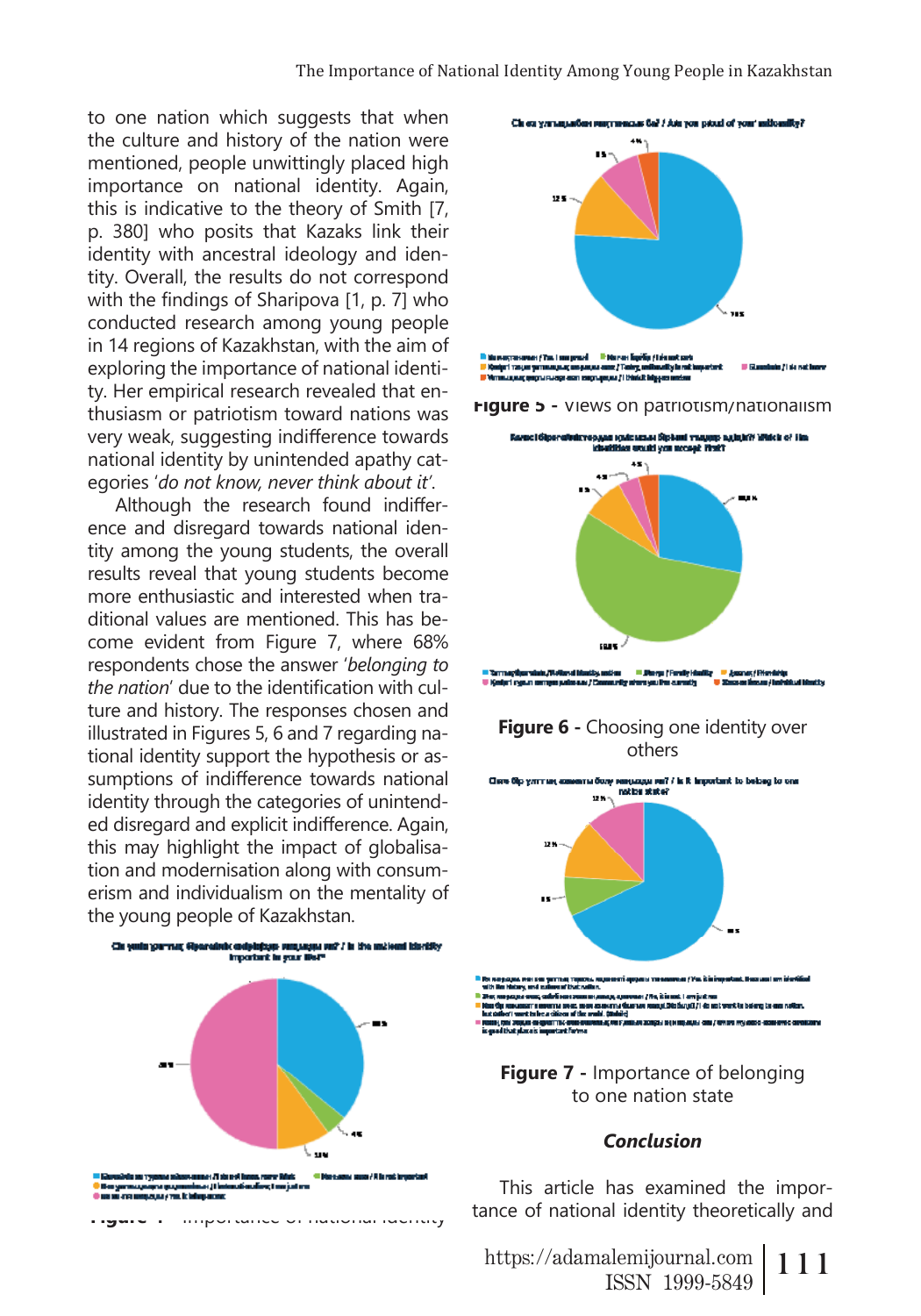critically reviewed the literature on this theme. For the case study, a small survey was conducted in order to evaluate the salience of membership to national identity among young students. The survey was carried out to support or reject the research assumption or hypothesis of whether young Kazakh people feel a sense of attachment to national identity or not. Fifty-two respondents took part in the survey online. The survey results appear to support the research of Asiya et al. [15] whose research found that approximately 81% of students were aware of the Kazakh culture, having revealed that most students showed enthusiasm towards traditional values. This is evidenced by the participants' decision to select family identity over other identities, accounting for 56% of the total, due to the blood relations, kinship, and genealogical ties that have roots in history and culture, validating the theory of Smith in the Kazakh context. A practical implication is that the fundamental research question or hypothesis that has been suggested could contribute to the formation of civil society and the reinforcement of democracy during the nation-building process. An academic implication of this research entails further research on the salience of belonging and sense of attachment to national identity among young people in other cosmopolitan cities of Kazakhstan, such as Almaty, Astana, and Atyrau, where the effect of globalisation is more prevalent and the Kazakh customs and traditions less noticeable in order to make a comparative evaluation. A limitation of this article is that its findings may not be generalised, as firstly this small survey was conducted in a Kazakh-dominated area where traditional Islamic and Kazakh customs are deeply engrained; and secondly, as has been mentioned, the survey has been carried out among students and in a small city. Another limitation is that the project used a quantitative design, when to some extent a mixed methods approach involving both qualitative and quantitative methods would be appropriate in order to

give a broader understanding and improve validation [16]. Combining qualitative and quantitative methods help a researcher not only to address the research questions, but also enables unexpected results to emerge [17].

## *References*

1 Fenton S. Indifference towards national identity: What young adults think about being English and British // Nations and Nationalism. – 2007. 13 (2). – Pp. 321-339.

2 Sharipova D. Youth and Civic national identity // The Nazarbayev Generation: Youth in Kazakhstan. Laruelle, M (ed.). – New York, 2019. Lexington Books. – Pp. 1-21.

3 Connor W. Beyond reason: The nature of the ethno-national bond // Ethnic and Racial Studies. - 1993. 16(3). – Pp. 373-390.

4 Anderson B. Imagined communities: Reflections on the origin and spread of nationalism. – London, New York, 2006. Verso. – P. 256.

5 Gellner E. Nations and nationalism. - Oxford: Blackwell. – 1983. – P. 150.

6 Thompson A. Nations, national identities and human agency: Putting people back into nations // Sociological Review. – 2001. 49(1). – pp. 33-55.

7 Smith A.D. The problem of national identity: Ancient, medieval and modern? // Ethnic and Racial Studies. – 1994. 17(3), pp. 375-399.

8 Brubaker R. Citizenship and nationhood in France and Germany. – Cambridge, MA: Harvard University Press. – 1992. – P. 179.

9 Tartakovsky E. National Identity. In: Levesque R.J.R. (eds) Encyclopedia of Adolescence. – New York, Springer, NY. – 2011.

10 Calhoun C. Nationalism. - Buckingham: Open University Press. London. – 1997. – P. 162-164.

11 Tamir Y. Not so civic: Is there a difference between ethnic and civic nationalism? // Annual Review of Political Science. – 2019. 22(1), pp. 1-16.

12 Geertz C. Interpretation of cultures. - New York: Basic Books. – 1973. – P. 471.

13 Creswell J. Research design: Qualitative, quantitative, and mixed methods approaches. - Thousand Oaks: SAGE. – 2003. – P. 342.

14 Liebkind K. Minority identity and identification processes: A social psychological study: Maintenance and reconstruction of ethnolinguistic identity in multiple group allegiance. Helsinki: The Finnish Society of Sciences and Letters. - Helsinki: Socıetas Scientiarum Fennica. – 1984. – P. 206.

15 Asiya K., Saniya N., Yermek C., & Gulnara B. Globalization and cultural attitudes of youth in Kazakhstan. *Global Journal of Sociology*. –

112 | АДАМ ӘЛЕМІ<br>
№1 (91) 2022, наурыз